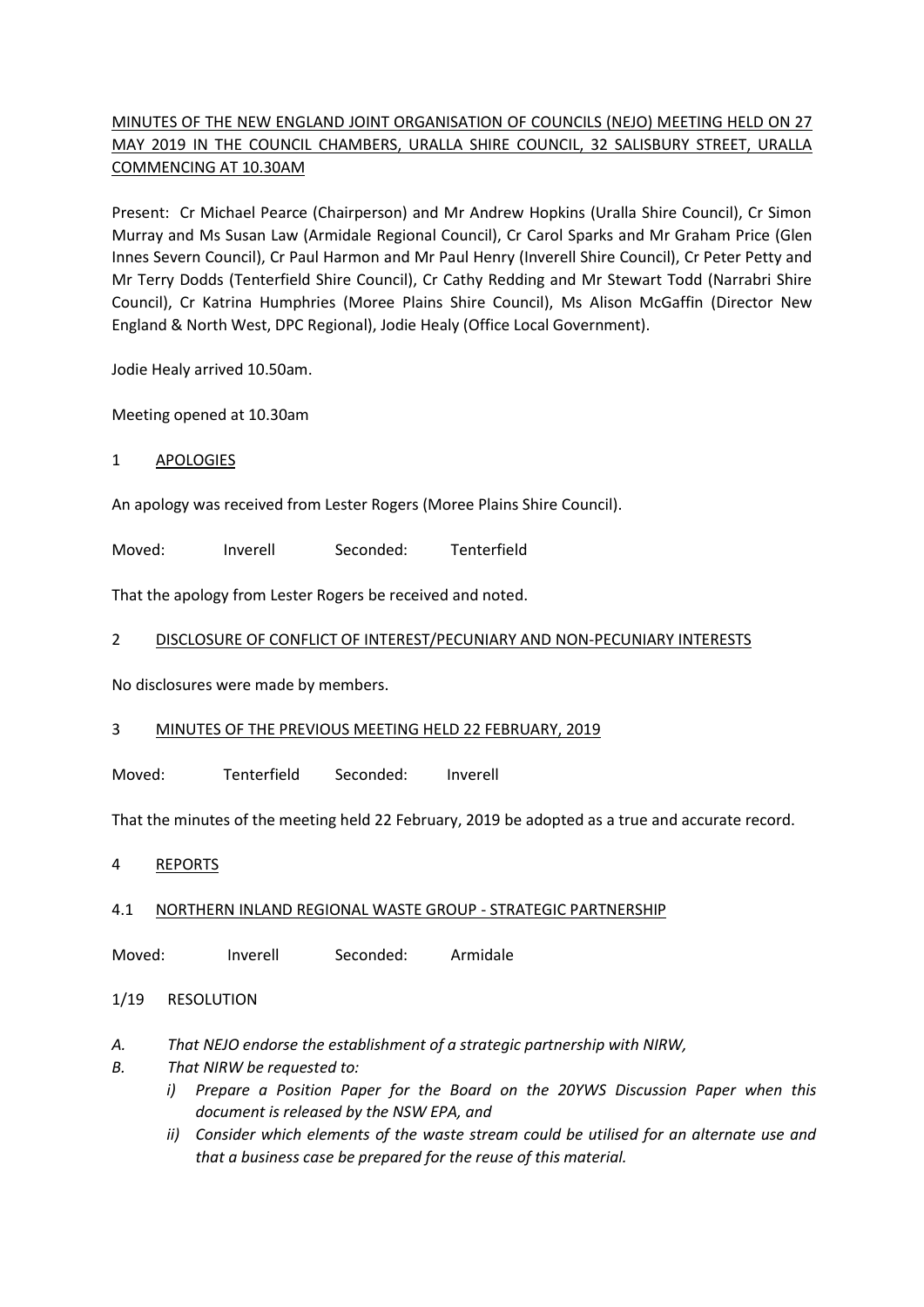*C. That an MOU be prepared to establish the parameters of this strategic partnership and that a General Manager of a member Council be requested to be the 'sponsor' of the relationship with NIRW.* 

Note: The General Manager of Inverell Shire Council has consented to be the 'sponsor' of this issue.

### CARRIED

## 4.2 MEMBERSHIP APPLICATION - NEW ENGLAND WEEDS AUTHORITY (NEWA) WORK PLAN -EXECUTIVE OFFICER

Moved: Tenterfield Seconded: Armidale

Motion

- A. That the application from NEWA be accepted,
- B. That Clause 3.2 of the NEJO Charter be amended to include NEWA as an 'other member',
- C. That NEWA have no voting entitlements, and
- D. That the membership fee for NEWA in 2019/20 be \$2.5K.

After debate this motion was withdrawn.

Moved: Narrabri Seconded: Moree

2/19 RESOLUTION

- *A. That the Executive Officer prepare a set of eligibility criteria for the Board to utilise when assessing applications for organisations wishing to be granted 'other member' status,*
- *B. That the application from NEWA be considered after determination of the eligibility criteria.*

### CARRIED

4.3 APPOINTMENT OF EXECUTIVE OFFICER (LISTING)

Moved: Inverell Seconded: Tenterfield

3/19 RESOLUTION

*That the matter be referred to Closed Committee for consideration as:*

- *1 the report includes 'Personnel matters concerning particular individuals (other than councillors)' (Section 10A(2)(a) of the Local Government Act, 1993); and*
- *2 on balance the public interest in preserving the confidentiality of the information outweighs the public interest in openness and transparency in Council decision-making by discussing the matter in open meeting.*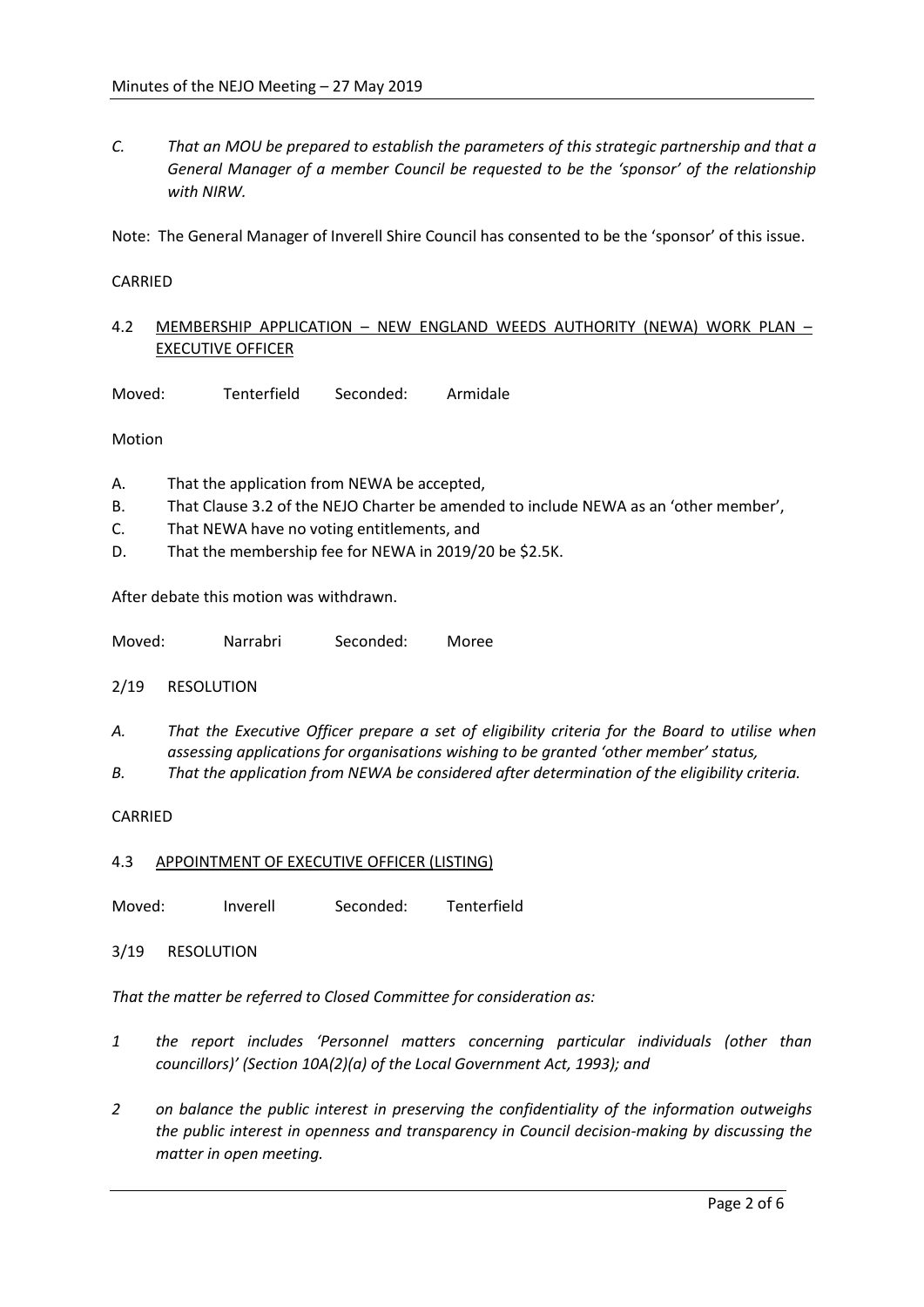### CARRIED

### 4.4 TRANSPORT STUDY BRIEF

Moved: Inverell Seconded: Armidale

4/19 RESOLUTION

- *A. That the draft Consultant Brief be endorsed, subject to including information in relation to the Deputy Premier's proposal 'Paddock to Plane' initiative,*
- *B.* That the membership of the assessment panel be endorsed being the Chairperson, Executive *Officer and the Senior Regional Planning (Northern) of RMS, and*
- *C. That the Chairperson be delegated authority to appoint the consultant to carry out the brief, following an assessment of Expressions of Interest by the assessment team.*

#### CARRIED

#### 4.5 AUDIT SERVICES

Moved: Moree Seconded: Narrabri

### 5/19 RESOLUTION

- *A. That the information be noted, and*
- *B. That representations be made to the Audit Office for a review of the quoted fee.*

#### CARRIED

#### 4.6 QUARTERLY FINANCIAL REVIEW

Moved: Armidale Seconded: Moree

6/19 RESOLUTION

- *A. That the Income and Expenditure Statement be received and noted, and*
- *B. That the Chairperson be authorised to approve the administrative services contribution to Inverell Shire Council covering the period December 2018 to commencement of duties by the Executive Officer.*

#### CARRIED

4.7 2019/20 OPERATIONAL PLAN

Moved: Tenterfield Seconded: Inverell

7/19 RESOLUTION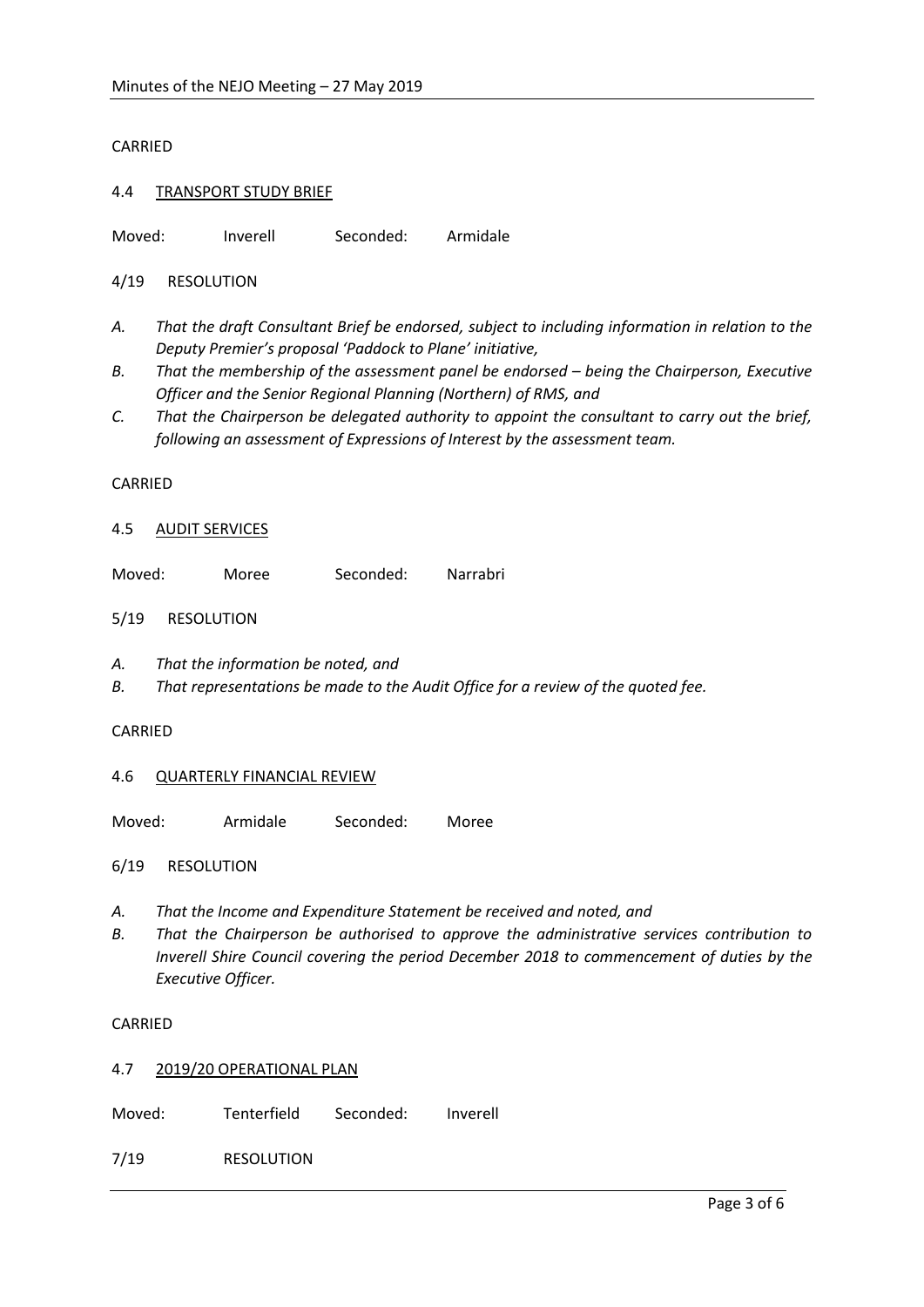- A. *That the Draft Operational Plan 2019/20 be adopted,*
- *B. That member Councils be provided with a copy of the document and be permitted 28 days to comment on the document,*
- *C. That Member Councils place the NEJO Draft Operational Plan on their Council's website for 28 days public exhibition, and*
- *D. The Board meet by 'teleconference' to adopt the Operational Plan.*

CARRIED

### 5. NEJO MEETING DATES (26 AUGUST & 25 NOVEMBER 2019) - VENUES TO BE DETERMINED

The Board determined that the next meetings of NEJO be:

| 26 August, 2019   | Narrabri Council Chambers           |
|-------------------|-------------------------------------|
| 25 November, 2019 | <b>Tenterfield Council Chambers</b> |

- 6. GENERAL BUSINESS
- 1. Armidale

Suggested that NEJO could initiate a joint procurement process for the benefit of members.

Action That Armidale prepare a discussion paper for consideration by GMAC.

### 2. Uralla

Noted that Water Security is a significant issue for most members and NEJO needs to develop a position on this issue.

## Action

- a) That GMAC ascertain the following information:
	- What is the status of water supplies in each members area, and
	- What is the Statement Government's position on increasing water storage capacity within the State
- b) That GMAC suggest a position on Water Security for the Board to consider.

### 3. Tenterfield

Expressed concern with the process for obtaining timely decision on actions/solutions for addressing town water supply problems. Supported by Armidale.

Moved: Moree Seconded: Tenterfield

8/19 RESOLUTION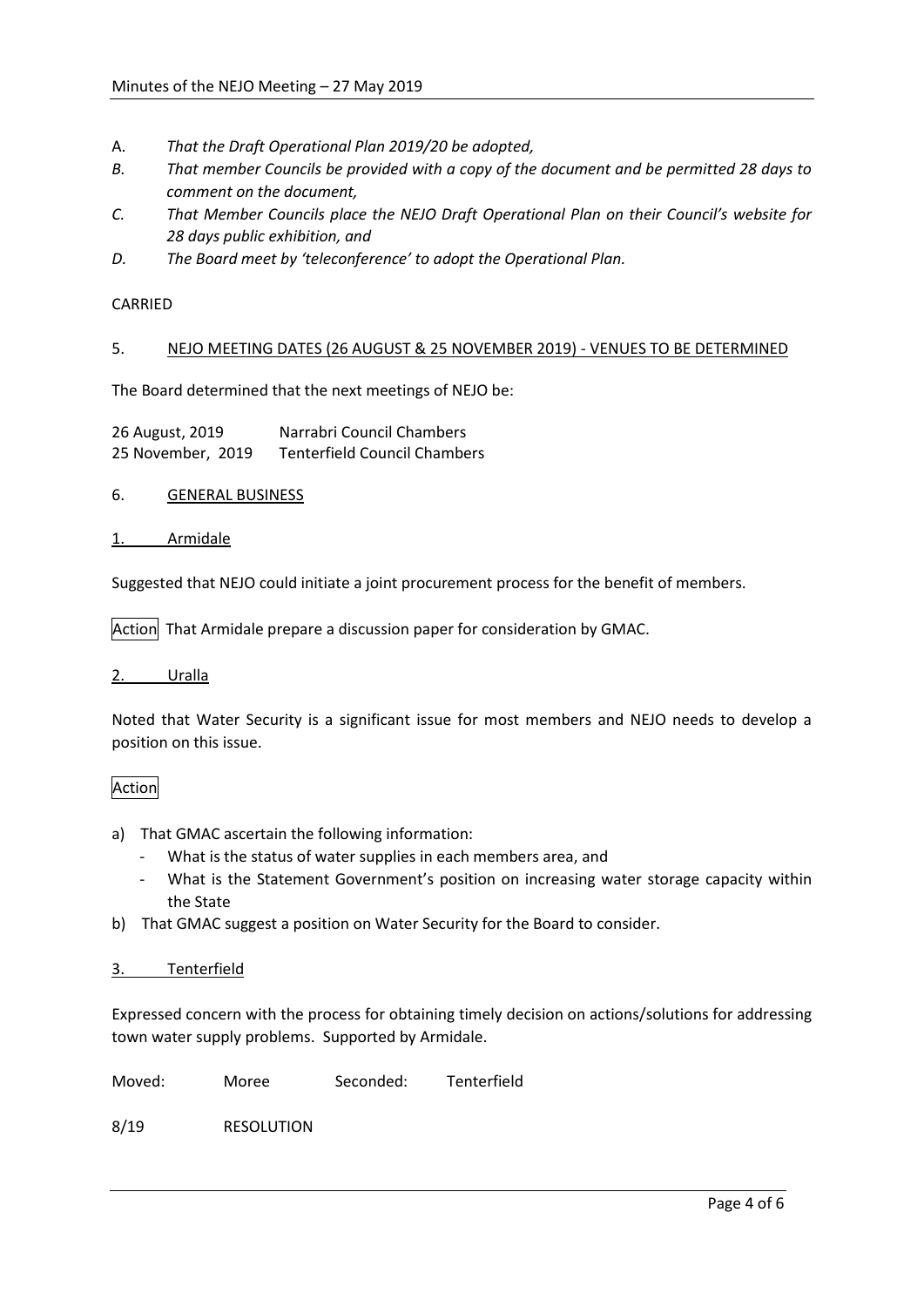*That NEJO request the Department Industry (Water) to review Departmental policy guidelines which set out the process for Councils to obtain approval for proposals that provide alternative water supply solutions for communities facing critical water shortages. The guidelines to be amended to require the Department to provide a determination of Council 's alternative supply proposals prior to the existing supplies being exhausted, rather than the 'complete depletion' of existing supplies being the trigger for a decision.* 

### CARRIED

### 4. Inverell

Requests that a letter of congratulations be sent to Minister Hancock on her appointment.

5. Moree

Recent Emergency Services Levy increases are a matter of great concern to Councils, particularly after draft Operational Plans have been prepared.

Moved: Moree Seconded: Armidale

9/19 RESOLUTION

*That the Minister for Emergency Services reviews the recently announced increases in the Emergency Services Levy and rescinds the increases*.

### 6. Department Premier & Cabinet

Drew attention to options for funding the Joint Organisations. The three (3) options proposed were not acceptable to the Board. The preferred option is for the State Government to make an untied grant to the JO's to meet operating costs.

### CONFIDENTIAL REPORTS IN CLOSED MEETING

At 12.46pm, the Organisation proceeded to consider the motion to close the meeting to the press and public.

### CLOSED COMMITTEE REPORTS

Moved: Inverell Seconded: Tenterfield

10/19 RESOLUTION

*That the Organisation proceed into Closed Committee to discuss the matters referred to it, for the reasons stated in the motion of referral.* 

CARRIED